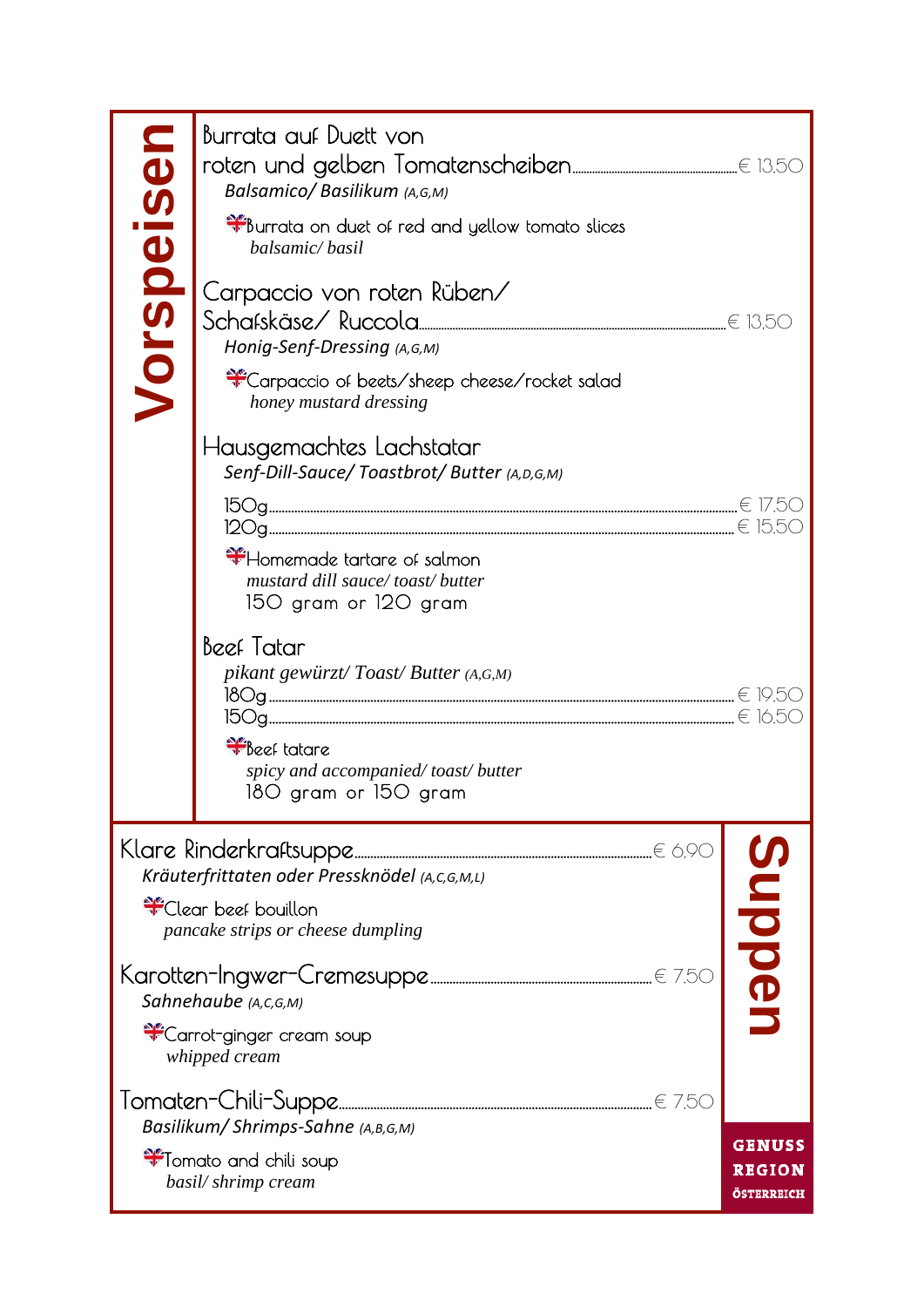|                      | Spiegelei/warmer Speckkrautsalat (C,G,M)                        |          |
|----------------------|-----------------------------------------------------------------|----------|
|                      | ***Tyrolian Gröstl"                                             |          |
|                      | slices of pork/potatoes/fried egg/with warm cabbage-bacon salad |          |
|                      |                                                                 |          |
|                      | frische Röstzwiebel/ grüner Salat (A,C,G)                       |          |
| <b>Tiroler Küche</b> | Alpbachtal cheese spaetzle                                      |          |
|                      | roasted onions/ green salad                                     |          |
|                      | Geröstete Tiroler Schweineleber                                 |          |
|                      | im Safterl.                                                     |          |
|                      | Kräuterreis/ grüner Salat (A,G,M)                               |          |
|                      | Tyrolian roasted liver of pork                                  |          |
|                      | herb rice/ green salad                                          |          |
|                      |                                                                 |          |
|                      | Mandelbutter/Dillkartoffeln (A,G,H,M)                           |          |
| <b>GENUSS</b>        | Fried trout fillet                                              |          |
| <b>REGION</b>        | almond butter/ dill potatoes                                    |          |
| ÖSTERREICH           |                                                                 |          |
|                      |                                                                 |          |
|                      |                                                                 |          |
|                      |                                                                 |          |
|                      |                                                                 |          |
|                      |                                                                 |          |
|                      |                                                                 |          |
|                      |                                                                 |          |
|                      |                                                                 |          |
|                      |                                                                 |          |
|                      |                                                                 |          |
|                      | Spätzle/Rotkraut/Preiselbeerbirne (A,G,M,O)                     |          |
|                      | *Goulash "pepper"<br>spaetzle / red cabbage/ cranberry pear     |          |
|                      |                                                                 |          |
|                      | € 23.80                                                         |          |
|                      | Speck-Zwiebelsauce/Kroketten/<br>Weinkraut (A,C,G,M)            |          |
|                      | *Addle of boar                                                  |          |
|                      | bacon-onion sauce / croquettes /                                |          |
|                      | white cabbage with white wine                                   | Vom Walc |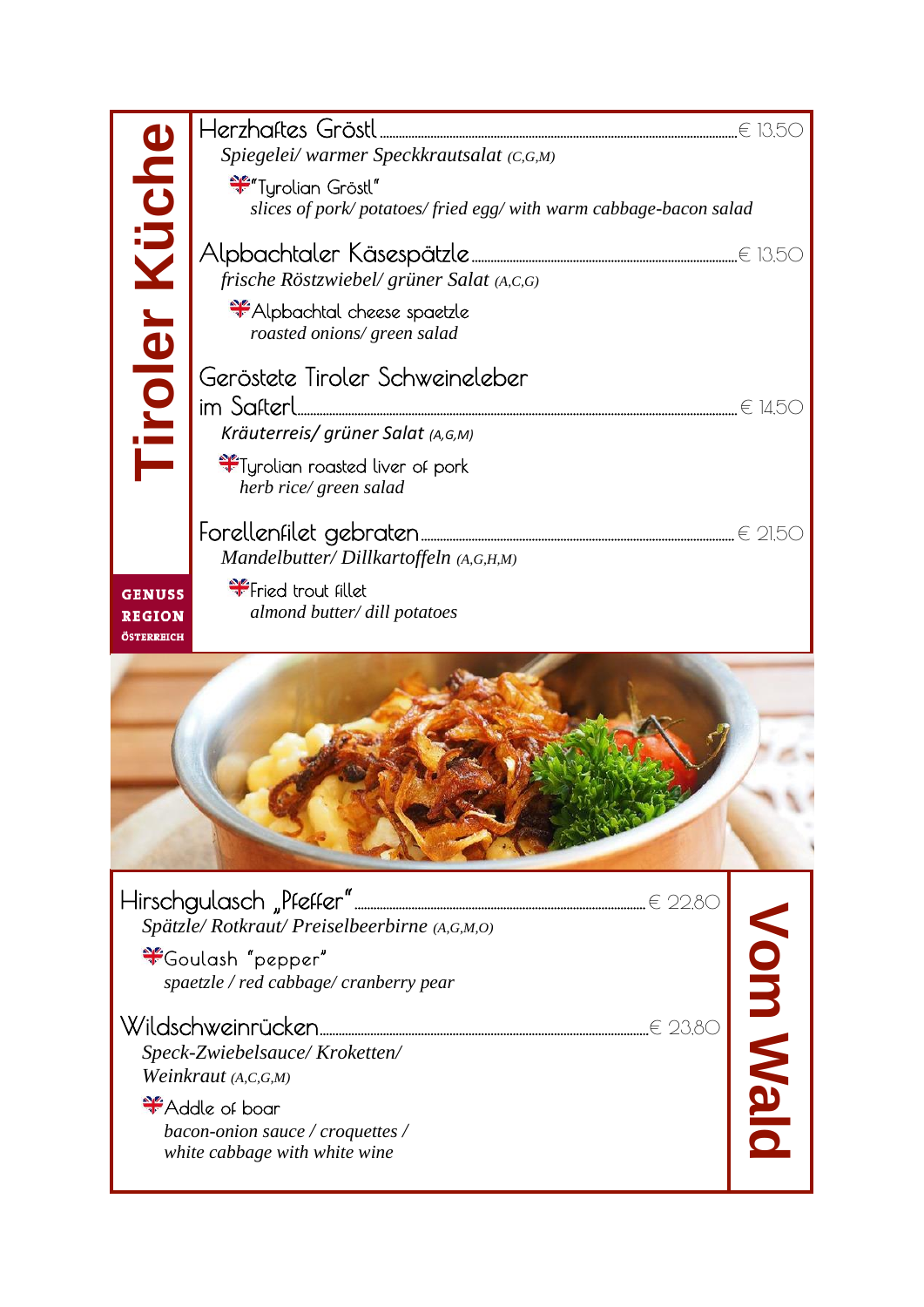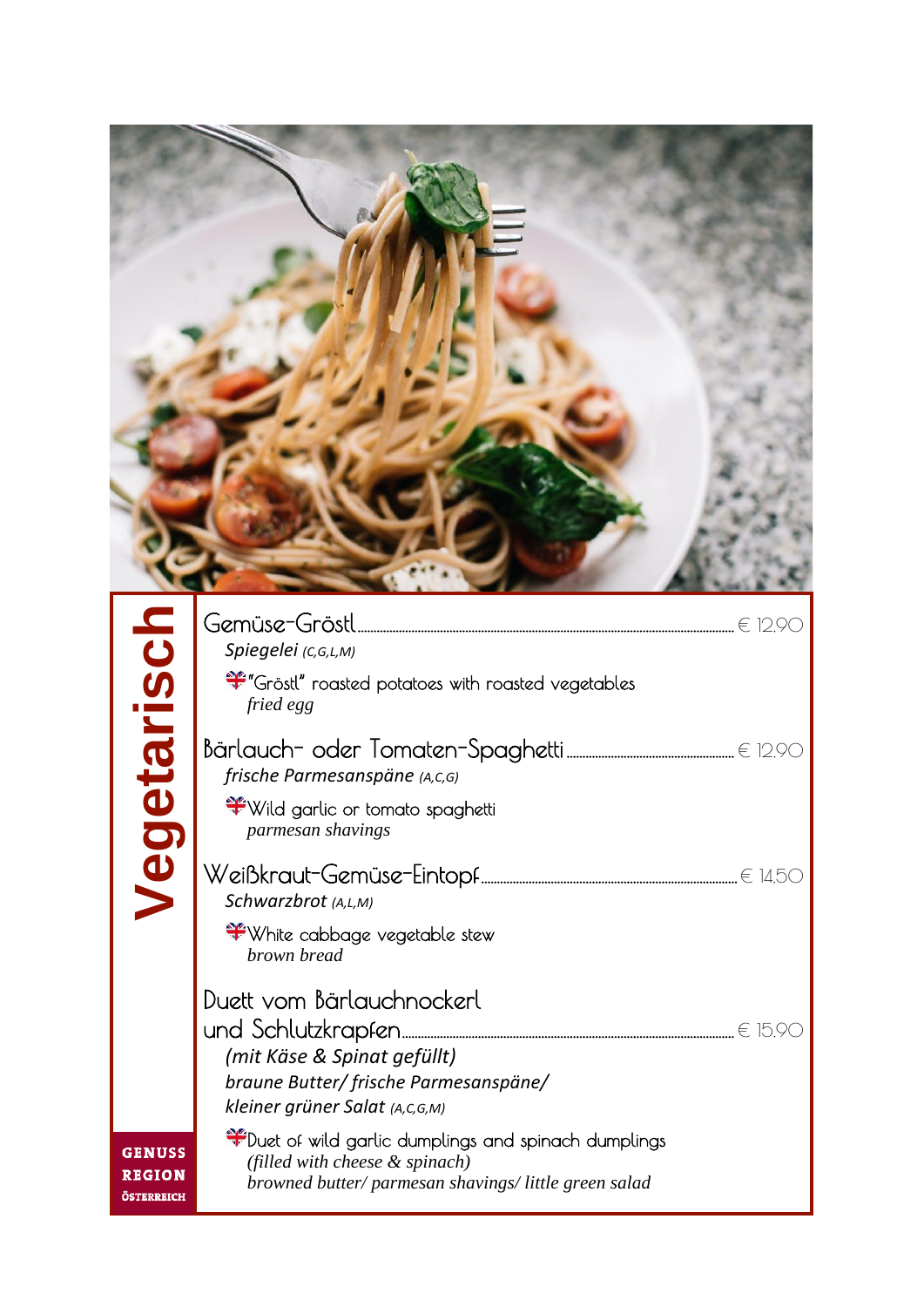| French-Dressing (C,G,M)                                                                                          |                             |
|------------------------------------------------------------------------------------------------------------------|-----------------------------|
| े Mixed salad or green salad<br>french dressing                                                                  | late                        |
| French-Dressing/ bunter Sommersalat/ Preiselbeeren (A,C,G,L,M)                                                   |                             |
| Salad with fried camembert<br>french dressing/mixed salad/cranberry jam                                          |                             |
|                                                                                                                  |                             |
| French-Dressing/bunter Sommersalat/Röstkartoffeln,<br>Speckwürfel, gebratene Champignons (A,G,M)                 |                             |
| *Tyrolean salad<br>french dressing/various leaf salads/roast potatoes, bacon cubes,<br>roasted champignons       |                             |
|                                                                                                                  |                             |
| gegrillte Putenfiletstreifen/                                                                                    |                             |
| bunter Sommersalat, Kirschtomaten,                                                                               |                             |
| steirisches Kürbiskernöl/ Olivenöl/ Brotkörberl (A,G,L,M)                                                        |                             |
| Salad with grilled slices of turkey<br>various leaf salads/cherry tomatoes/styrian pumpkin seed oil/ bread       |                             |
|                                                                                                                  |                             |
| Kaspressknödel (A, C, G, L, M)                                                                                   |                             |
| Mixed salad plate<br>cheese dumpling                                                                             |                             |
| Salat "Zander"…<br>French-Dressing/ bunter Sommersalat/<br>gegrillte Zanderfiletstreifen/Brotkörberl (A,D,G,L,M) |                             |
| "Salad "pikeperch"<br>French dressing/various leaf salad/grilled pikeperch strips/bread                          |                             |
| Kirchenwirtsalat                                                                                                 |                             |
| French-Dressing/ Rinderfiletscheiben vom Grill/ frische Pilze/                                                   |                             |
| Bauernbrot-Croutons/Brotkörberl (A,G,L,M)                                                                        |                             |
| Kirchenwirt salad                                                                                                | GENUSS                      |
| french dressing/grilled slices of beef/fresh mushrooms/croutons/bread                                            | <b>REGION</b><br>ÖSTERREICH |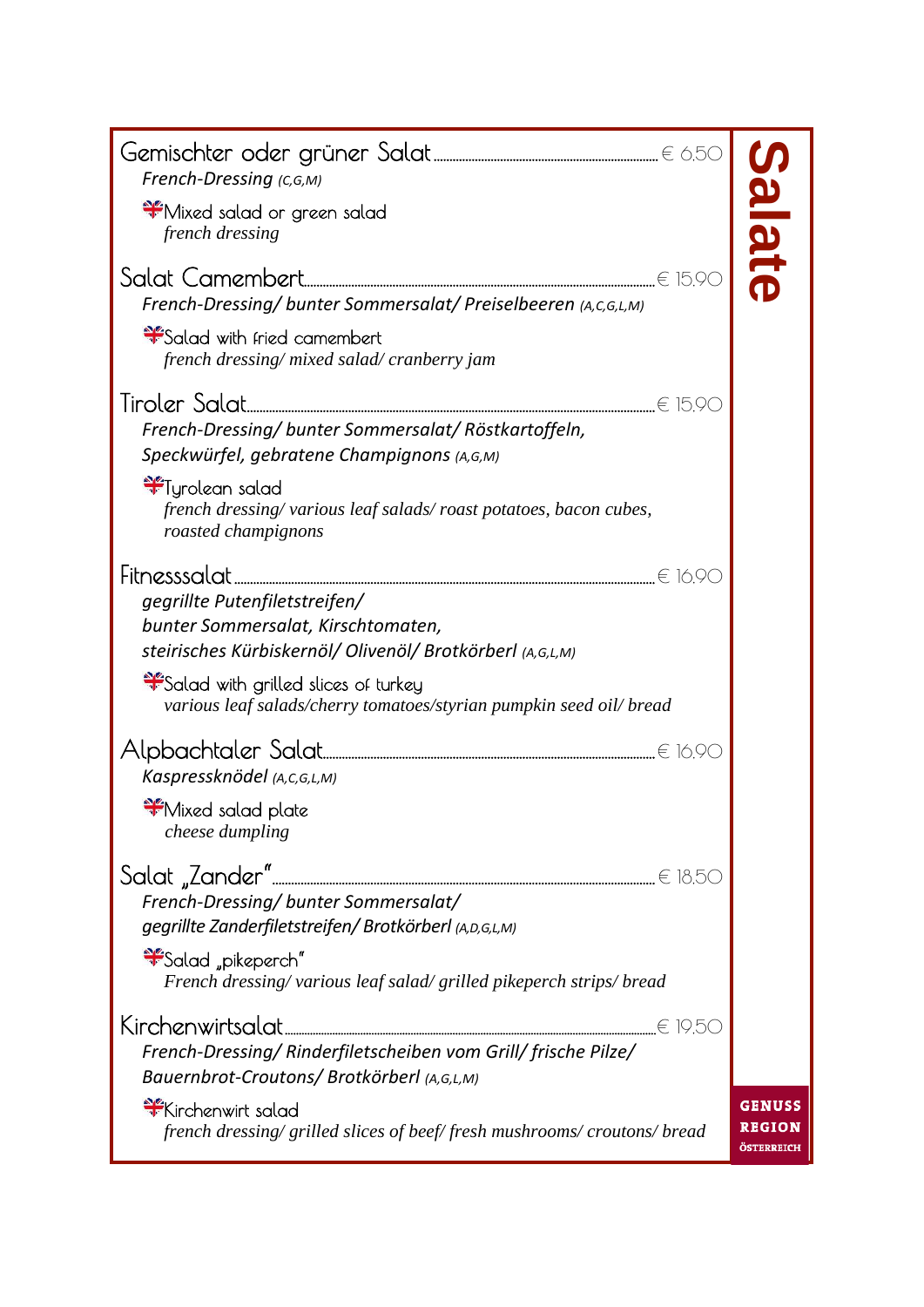| Kirchenwirts Klassiker                | Wiener Schnitzel<br>aus der Pfanne<br>Petersilienkartoffeln/ Preiselbeeren (A,C,G,M)<br>Wiener Schnitzel"<br>parsley potatoes/ cranberry jam<br>fried veal cutlet or<br>fried pork cutlet                                                                |
|---------------------------------------|----------------------------------------------------------------------------------------------------------------------------------------------------------------------------------------------------------------------------------------------------------|
|                                       | Speckbohnen/hausgemachte Spätzle/<br>Röstzwiebeln (A,C,G,M)<br><sup>*</sup> Cutlet of beef with onions<br>bacon beans/homemade spaetzle/roasted onions                                                                                                   |
|                                       | Kirchenwirts Spieß<br>Schweinefleisch mit Käse-Zwiebel-Füllung/<br>Grillgemüse/ Pommes frites/<br>Kräuterbutter (G,L,M)<br>*Kirchenwirt skewer "Swiss style"<br>pork meat filled with cheese and onions/ grilled vegetables/ french<br>fries/herb butter |
|                                       | Rinderfilet nach Wahl<br>250 a.<br>$\in$ 32.90<br><br>$\in 28.90$<br>Beilagen<br>Pommes frites/ Speckbohnen<br>Saucen zur Wahl inklusive<br>Pfefferrahmsauce oder Kräuterbutter (A,G,M)<br>Filet of beef<br>250 gram                                     |
| <b>GENUSS</b><br>REGION<br>ÖSTERREICH | or 180 gram<br>Sides, in the price included<br>french fries/bacon beans<br>Choice of sauces, in the price included<br>creamy pepper sauce/herb butter                                                                                                    |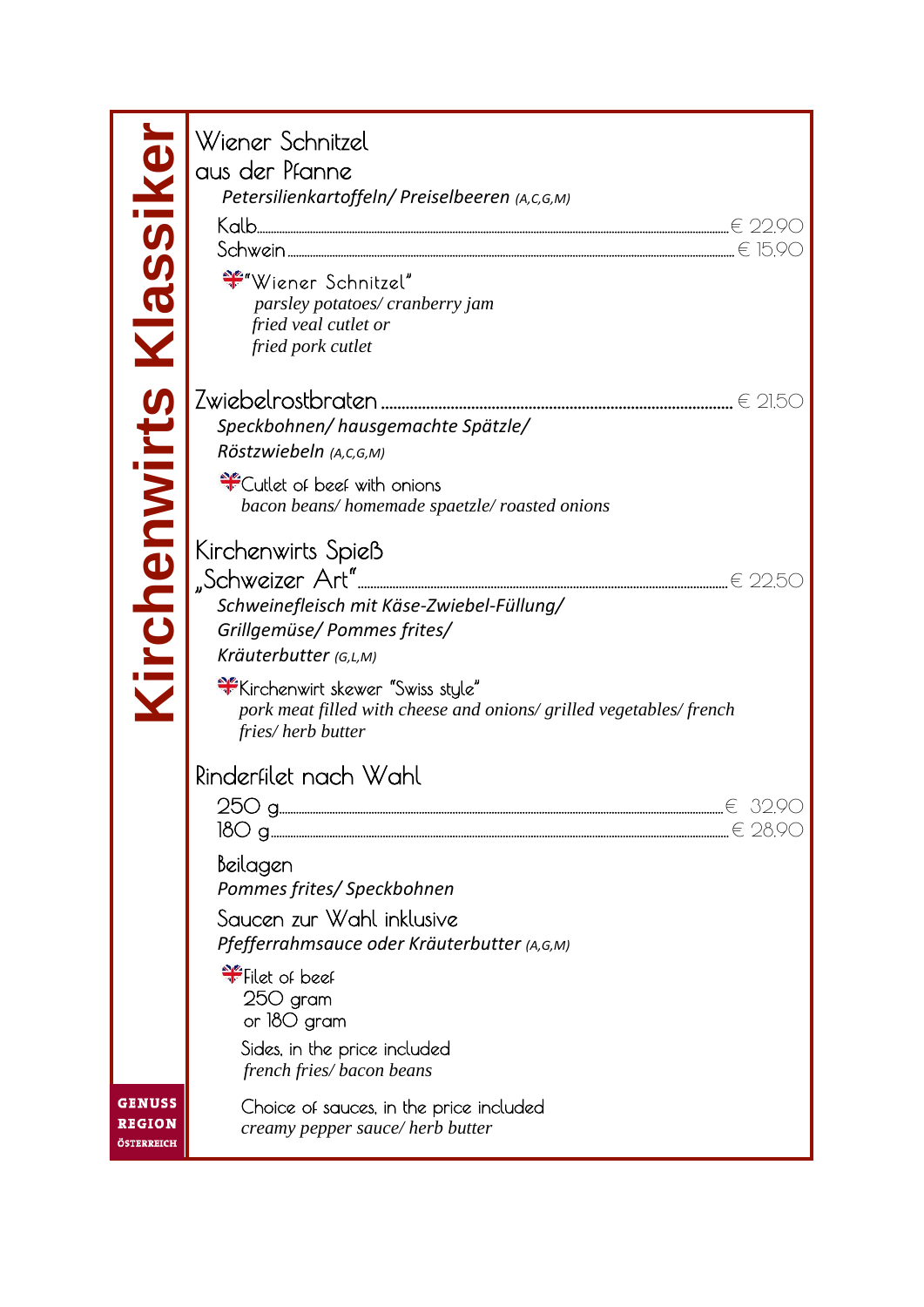| Kaiserschmarren                                                                     |                                                     |
|-------------------------------------------------------------------------------------|-----------------------------------------------------|
| Apfelmus (A,C,G)                                                                    |                                                     |
|                                                                                     | $\boldsymbol{\Phi}$                                 |
| <sup>syfer</sup> Traditional "Kaiserschmarren" pancake strips<br>apple purée        | $\boldsymbol{\omega}$<br>$\boldsymbol{\mathcal{G}}$ |
|                                                                                     | <b>Orts</b>                                         |
| Limette/Minze/Erdbeerragout (G)                                                     |                                                     |
| <del>¥</del> "Hugo" parfait<br>lime/mint/strawberry ragout                          |                                                     |
| mit flüssigem Kern/Vanilleeis/Sahne (A,C,G)                                         |                                                     |
| <del>ः</del> Warm chocolate-cake<br>liquid center/ vanilla ice cream/ whipped cream |                                                     |
|                                                                                     |                                                     |
| $\frac{1}{2}$ Refreshing sorbetto ala Kirchenwirt (G)                               |                                                     |
| Apfel- oder Topfenstrudel <sub>(А.С.Е.G,H,N)</sub>                                  |                                                     |
| Apple- or cream cheese strudel<br>vanilla sauce or whipped cream                    |                                                     |
| Vanilleeis/Espresso (G)                                                             |                                                     |
| Affogato served in a glass<br>vanilla ice cream espresso                            |                                                     |
| Fragen Sie Ihre Bedienung<br>nach unseren Eisspezialitäten.                         |                                                     |
|                                                                                     |                                                     |